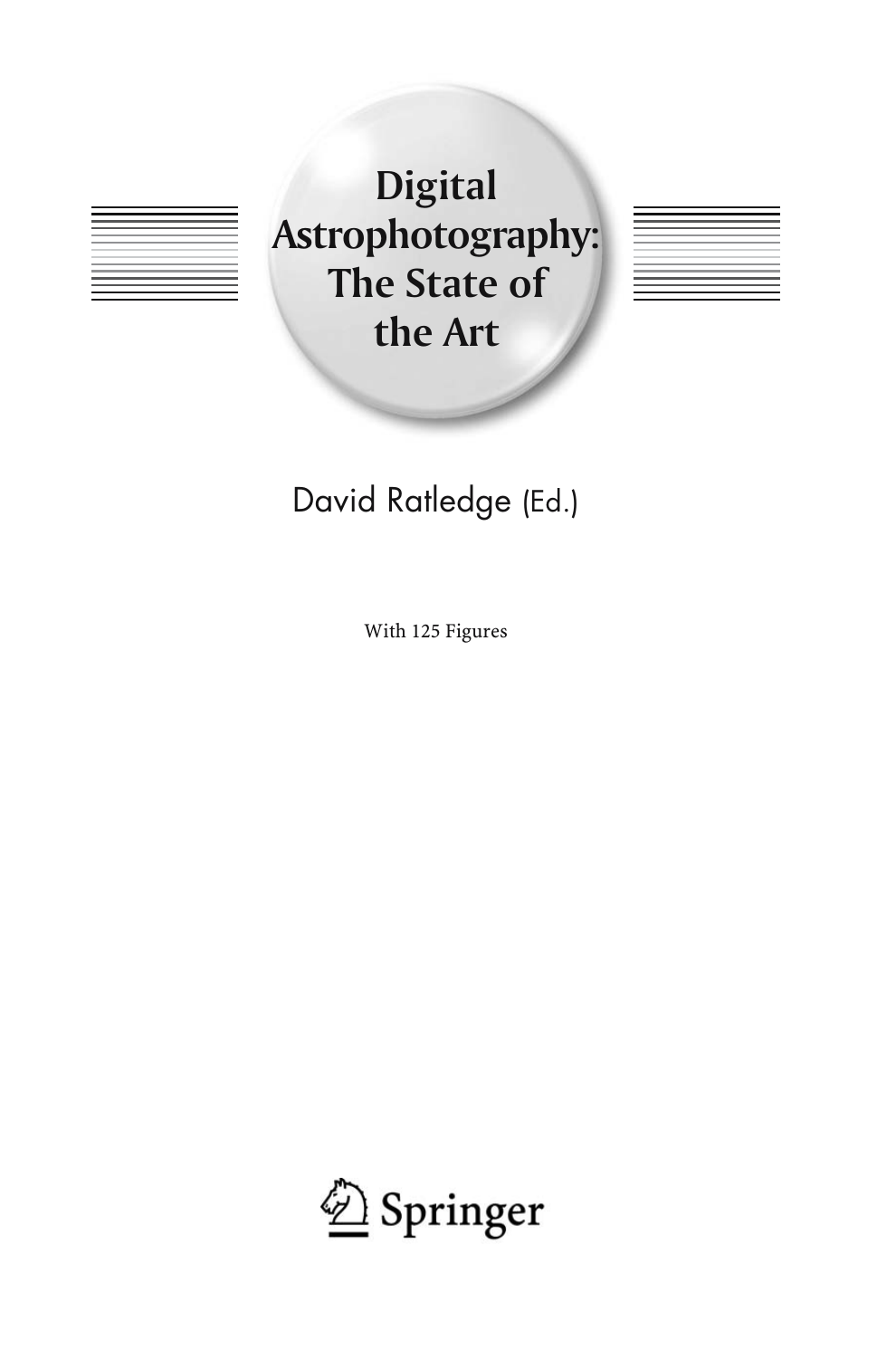Cover illustrations: All images from the author. Background figure 3.3, Sun. Insets: top left: figure 3.9, Jupiter; top right: figure 3.14, Albireo; bottom left: 5.12, Andromeda Galaxy; bottom right: 5.13, Orion Nebula.

British Library Cataloguing in Publication Data Digital astrophotography : the state of the art. - (Patrick Moore's practical astronomy series) 1. Imaging systems in astronomy 2. Photography-Digital techniques I. Ratledge, David, 1945– 522.6′3 ISBN 1852337346

Library of Congress Cataloging-in-Publication Data Digital astrophotography : the state of the art / David Ratledge (ed.). p. cm. — (Patrick Moore's practical astronomy series, ISSN 1617-7185) Includes bibliographical references and index. ISBN 1-85233-734-6 (alk. paper) 1. Astronomical photography—Amateurs' manuals. 2. Photography—Digital techniques—Amateurs' manuals. I. Ratledge, David, 1945– II. Series.

QB121.D54 2005 522′.63—dc22 2005042544

Apart from any fair dealing for the purposes of research or private study, or criticism or review, as permitted under the Copyright, Designs and Patents Act 1988, this publication may only be reproduced, stored or transmitted, in any form or by any means, with the prior permission in writing of the publishers, or in the case of reprographic reproduction in accordance with the terms of licences issued by the Copyright Licensing Agency. Enquiries concerning reproduction outside those terms should be sent to the publishers.

Patrick Moore's Practical Astronomy Series ISSN 1617-7185 ISBN-10: 1-85233-734-6 ISBN-13: 978-1-85233-734-6 Springer Science+Business Media springeronline.com

© Springer-Verlag London Limited 2005

The use of registered names, trademarks, etc. in this publication does not imply, even in the absence of a specific statement, that such names are exempt from the relevant laws and regulations and therefore free for general use.

The publisher makes no representation, express or implied, with regard to the accuracy of the information contained in this book and cannot accept any legal responsibility or liability for any errors or omissions that may be made. Observing the Sun, along with a few other aspects of astronomy, can be dangerous. Neither the publisher nor the author accepts any legal responsibility or liability for personal loss or injury caused, or alleged to have been caused, by any information or recommendation contained in this book.

Typeset by EXPO Holdings, Malaysia Printed in Singapore 58/3830-543210 Printed on acid-free paper SPIN 10866042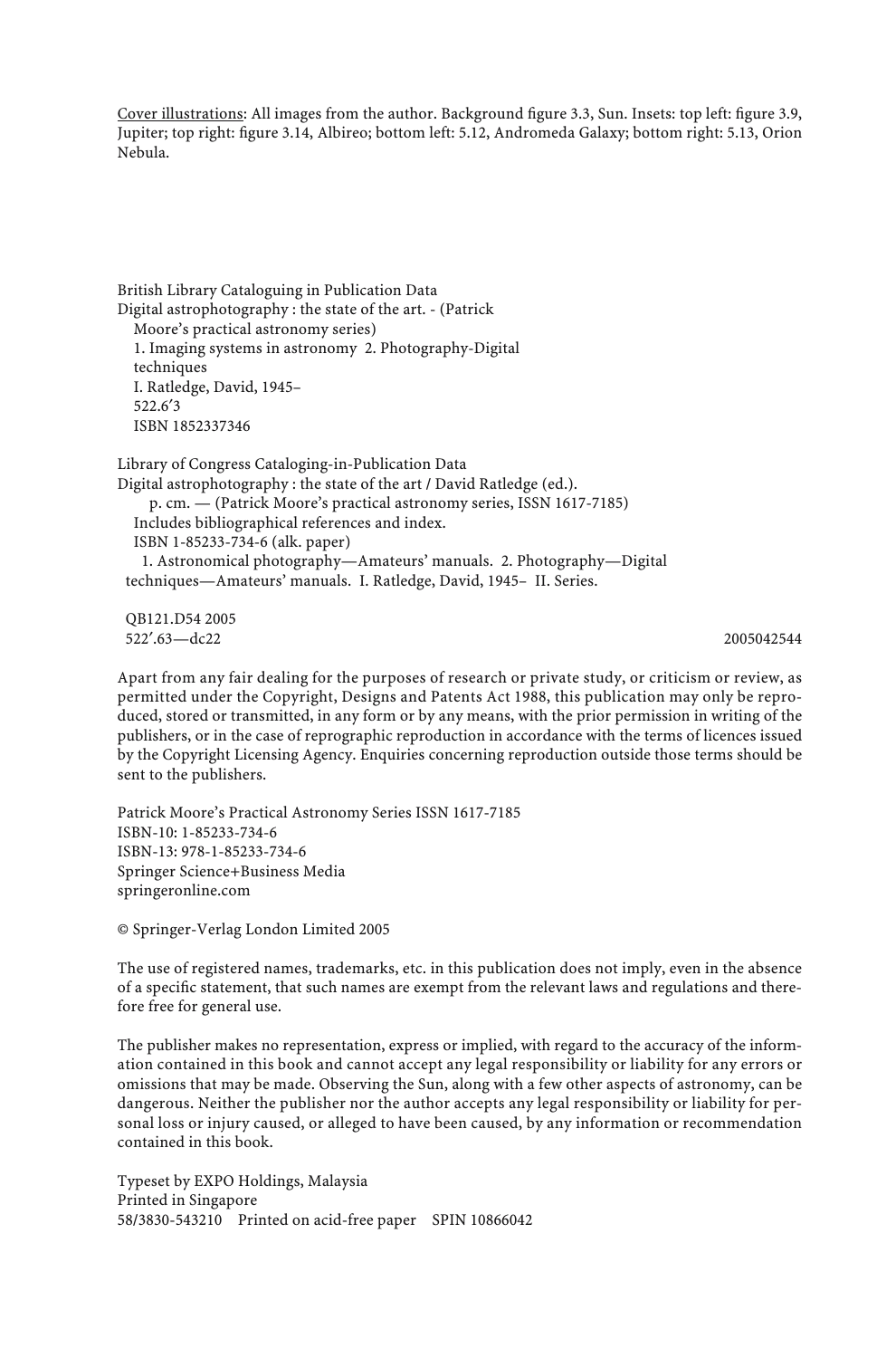#### **Preface**

In the years since *The Art and Science of CCD Astronomy* was first published, digital imaging has been transformed from what was, in reality, a minority interest to mainstream. Not even the most committed of CCD devotees could have predicted the few years it would take for digital imaging to supplant film. We all probably guessed that a new age was dawning, but the speed at which silicon sensors came to dominate the photography market was simply staggering. New areas also appeared. No one predicted webcams would become the instrument of choice for imaging the planets. Afocal photography re-emerged in digital format. For mainstream imaging, color has become almost the norm. It was therefore time for a new book – and one in color!

If you read the astronomical magazines, you are, no doubt, familiar with the names and images of our contributors. *Sky & Telescope*, *Astronomy*, *Night Sky*, *Astronomy Now* and other leading magazines from around the world have all included their work, in terms of both images for their gallery sections and feature articles.

The contributors have been selected for their expertise in a particular field although, in fact, most are multi-talented. First and foremost they are image takers – they are not writing about other people's images; they are writing about their own. You are hearing it from the horse's mouth! The big advantage of a book like this is that we have experts in each field rather than a single author who would perhaps be more familiar with some subjects than others. One person could never have the breadth of knowledge that we have incorporated here.

The book is divided into three sections, which broadly increase in sophistication and, unfortunately, in cost. The intention is to have something for every level of interest – and pocketbook! Topics range from using a consumer camera at the eyepiece of an ordinary telescope up to specialist multiple robotic telescopes searching for supernovae. Remember, even those with the most comprehensive setups started more modestly and got where they are today as their interest and knowledge developed over many years.

> David Ratledge Lancashire, UK

> > **v**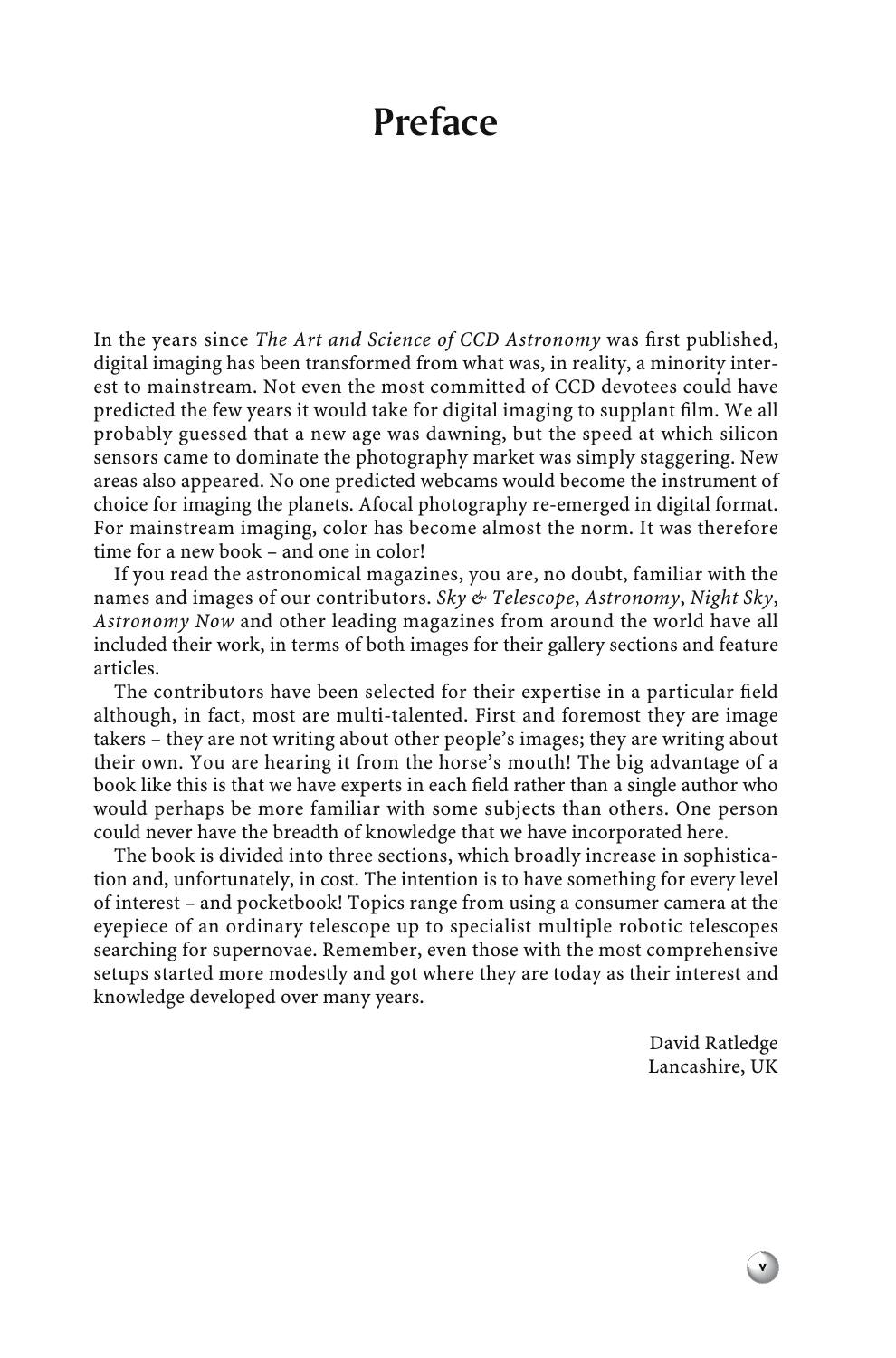## **Contents**

|    | David Ratledge                                                                               |
|----|----------------------------------------------------------------------------------------------|
|    | Section I: Getting Started                                                                   |
|    | 2. Afocal Photography with Digital Cameras 15<br>David Haworth                               |
| 3. | David Ratledge                                                                               |
|    | 4. Long-Exposure Webcams and Image Stacking Techniques  45<br>Keith Wiley and Steve Chambers |
| 5. | Johannes Schedler                                                                            |
|    | Section 2: Getting Serious                                                                   |
|    | 6. IRIS: Astronomical Image-Processing Software 79<br>Christian Buil                         |
| 7. | Damian A. Peach                                                                              |
| 8. | Brian Lula                                                                                   |
| 9. | David Ratledge                                                                               |

#### Section 3: **Advanced**

| 10. The Hybrid Image: A New Astro-Imaging Philosophy 135 |  |
|----------------------------------------------------------|--|
| Robert Gendler                                           |  |

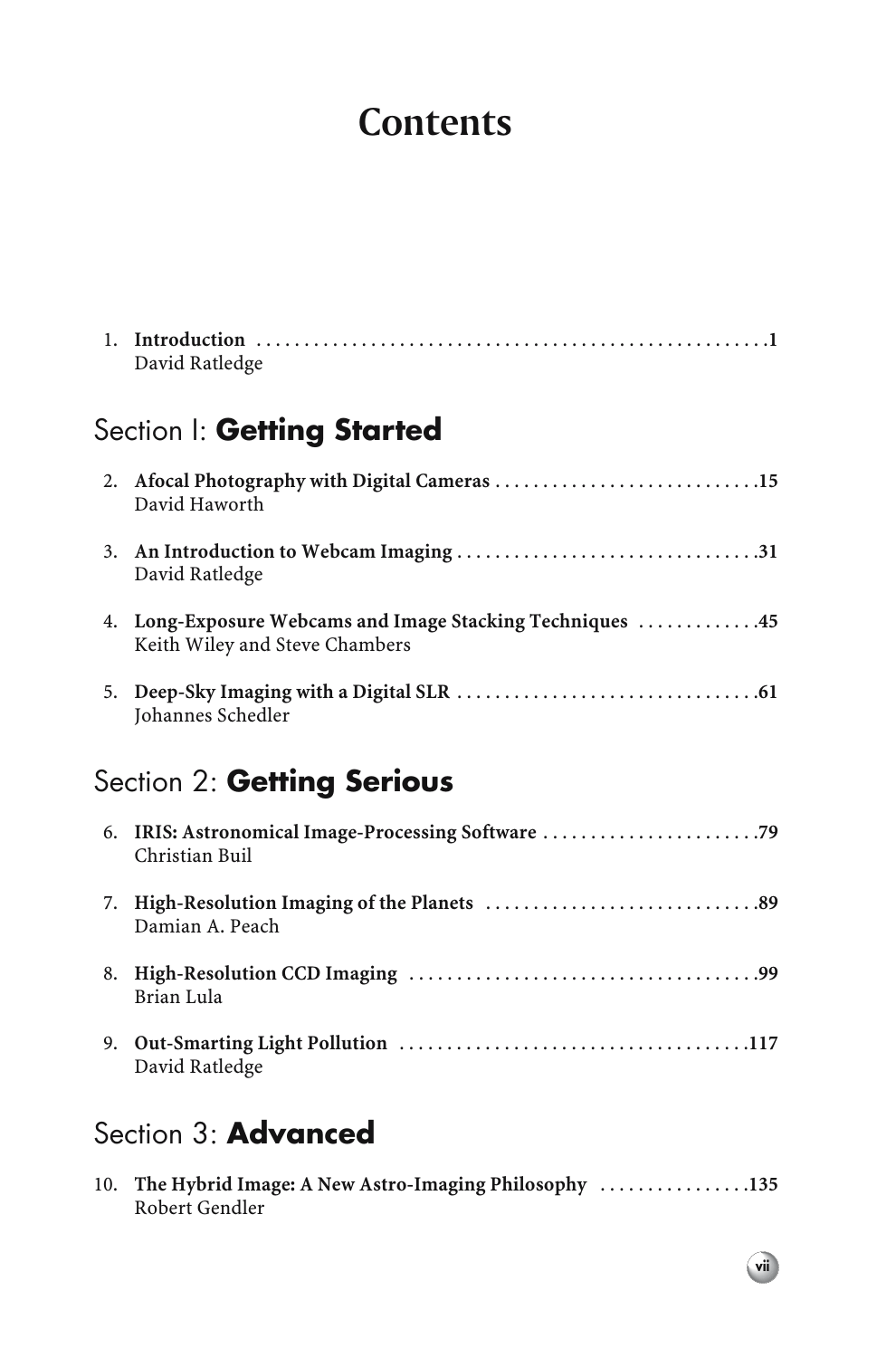

| Dale E. Mais |
|--------------|
| Tom Boles    |
|              |